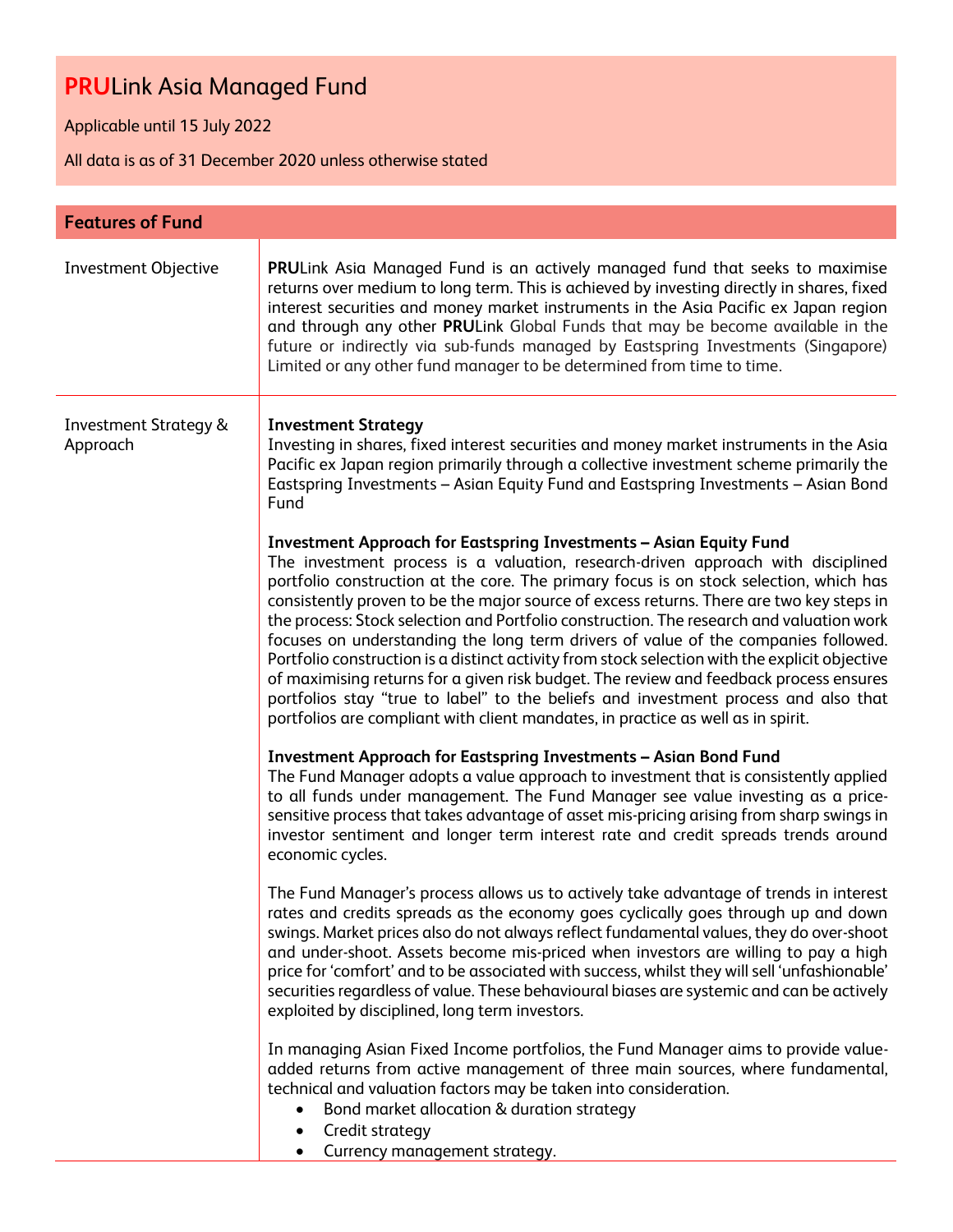Applicable until 15 July 2022

| <b>Asset Allocation</b>          | The Fund will invest between 60% and 80% of the Fund's NAV in equity via Sub-Fund(s)<br>determined by the Fund Manager.<br>The Fund will also invest between 20% and 40% of the Fund's NAV in fixed income<br>via Sub-Fund(s) determined by the Fund Manager.<br>The balance of the Fund's NAV will be invested in liquid assets. |
|----------------------------------|-----------------------------------------------------------------------------------------------------------------------------------------------------------------------------------------------------------------------------------------------------------------------------------------------------------------------------------|
| Performance Benchmark            | 70% MSCI Asia Ex-Japan Index + 30% JP Morgan Asia Credit Index<br>information<br>benchmark<br>kindly refer to<br>For<br>more<br>on<br>www.msci.com<br>and<br>www.jpmorganindices.com/indices/listing                                                                                                                              |
| <b>Fund Manager</b>              | Eastspring Investments Berhad (531241-U)                                                                                                                                                                                                                                                                                          |
|                                  |                                                                                                                                                                                                                                                                                                                                   |
| <b>Fees &amp; Charges</b>        |                                                                                                                                                                                                                                                                                                                                   |
| <b>Fund Management</b><br>Charge | $1.35%$ p.a.                                                                                                                                                                                                                                                                                                                      |
| Other Charge, if any             | Nil                                                                                                                                                                                                                                                                                                                               |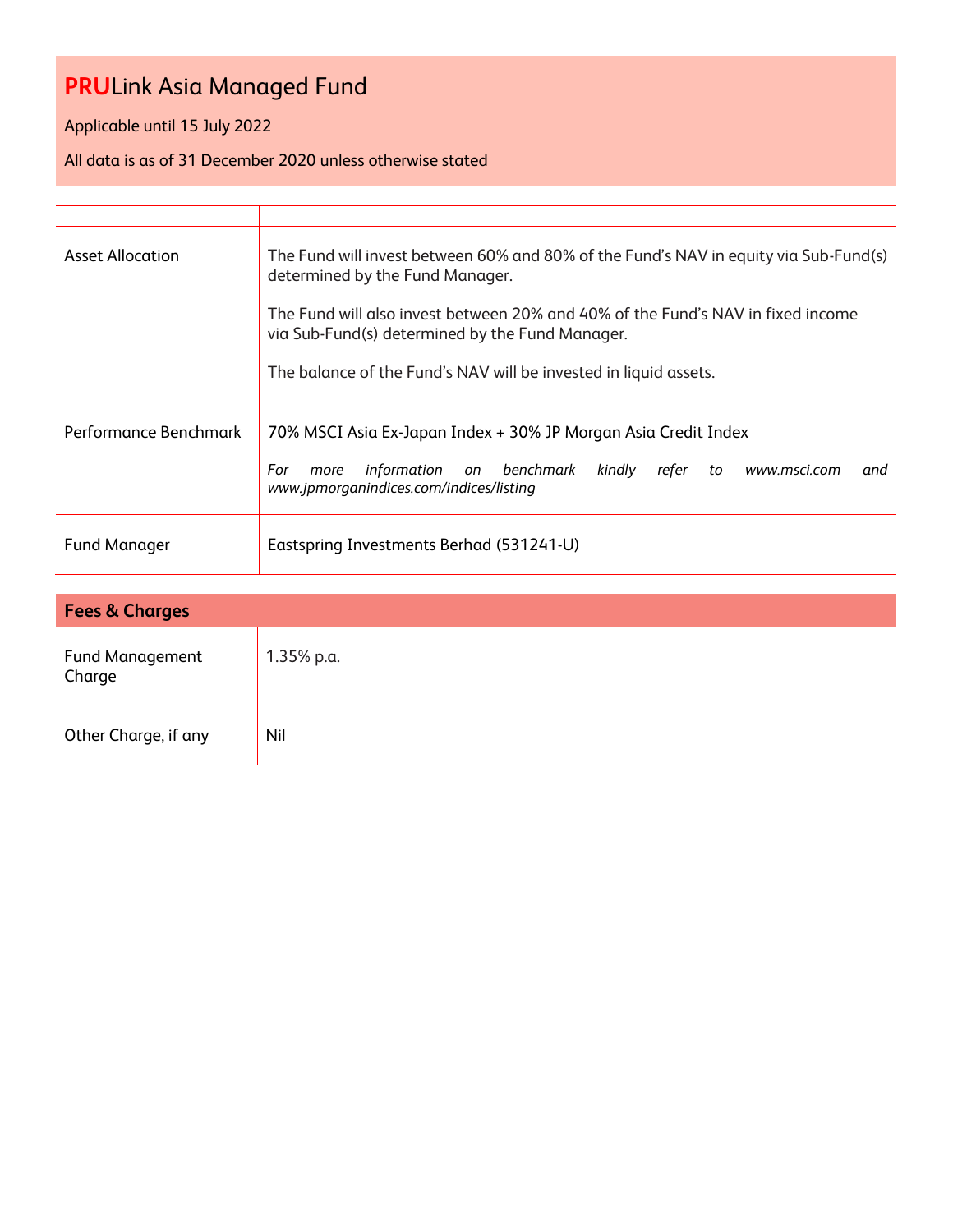Applicable until 15 July 2022

All data is as of 31 December 2020 unless otherwise stated

### **Fund Performance**



**Notice: The graphs are included for illustrative purposes only. Past performance of the fund is not an indication of its future performance**

| Year | <b>Actual Performance</b><br><b>PRULink Asia Managed Fund</b> | <b>Benchmark</b><br>70% MSCI Asia Ex-Japan Index +<br>30% JP Morgan Asia Credit Index |
|------|---------------------------------------------------------------|---------------------------------------------------------------------------------------|
| 2011 | $-11.88%$                                                     | $-8.36%$                                                                              |
| 2012 | 13.39%                                                        | 16.14%                                                                                |
| 2013 | 2.49%                                                         | 9.27%                                                                                 |
| 2014 | 12.39%                                                        | 13.22%                                                                                |
| 2015 | 6.67%                                                         | 16.25%                                                                                |
| 2016 | 8.20%                                                         | 10.79%                                                                                |
| 2017 | 15.58%                                                        | 17.40%                                                                                |
| 2018 | $-9.64%$                                                      | $-8.16%$                                                                              |
| 2019 | 12.59%                                                        | 15.10%                                                                                |
| 2020 | 9.44%                                                         | 17.71%                                                                                |

*Sources: Lipper IM and Bloomberg, 31 December 2020*

Notice: Past performance is not an indication of its future performance. This is strictly the performance of the investment/underlying funds, and not the returns earned on the actual premiums paid of the investment-linked insurance product.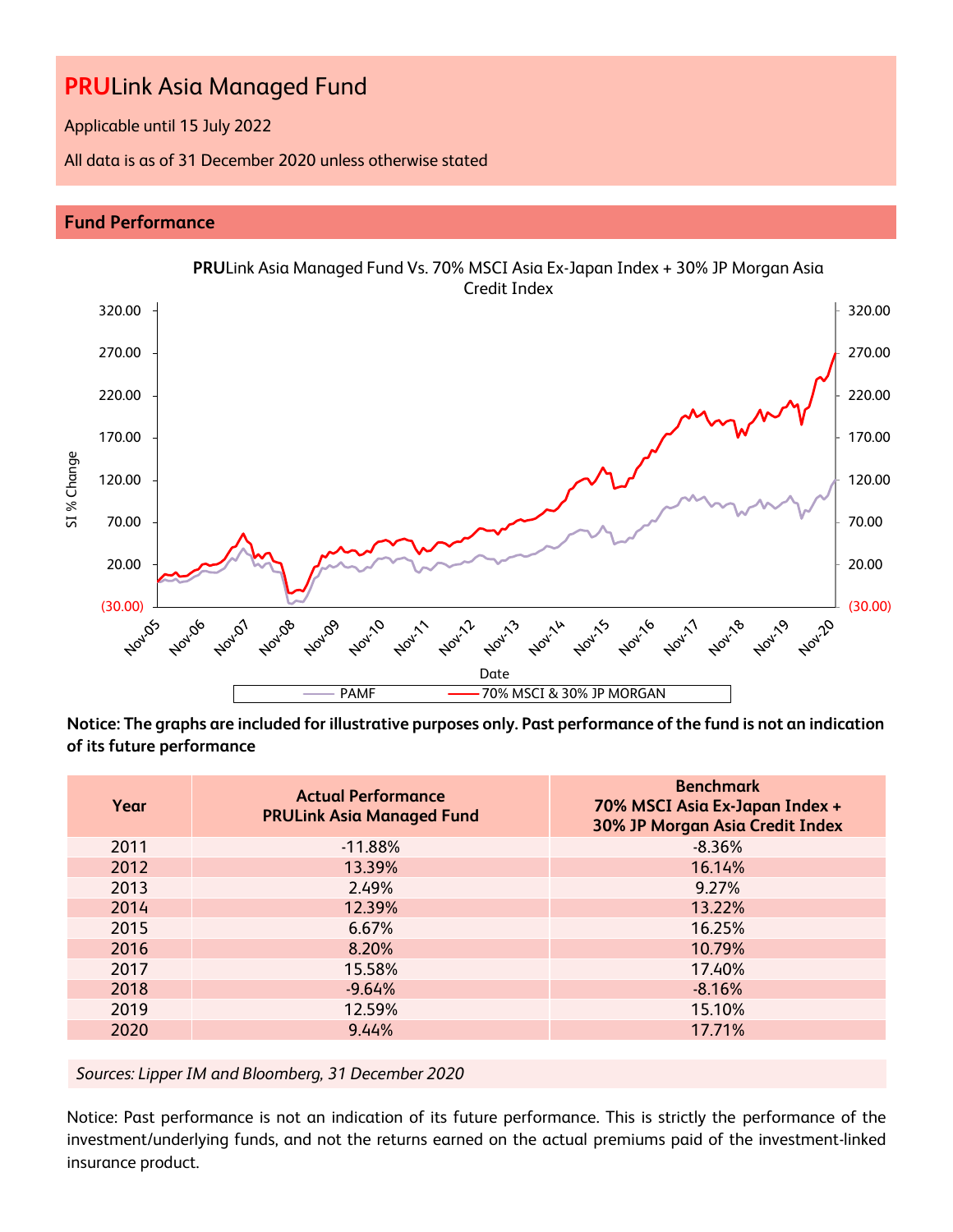Applicable until 15 July 2022

All data is as of 31 December 2020 unless otherwise stated

Basis of calculation of past performance:

= ( Net Asset Value for Year n  $\frac{1}{\sqrt{1-\frac{1}{n}}}$  1)%<br>Net Asset Value for Year  $n-1$ 

### **Additional disclosure for PRULink Asia Managed fund**

**PRU**Link Asia Managed Fund invests in the Eastspring Investments - Asian Equity Fund and Eastspring Investments - Asian Bond Fund.

The fund manager of Eastspring Investments - Asian Equity Fund and Eastspring Investments - Asian Bond Fund is Eastspring Investments (Singapore) Limited.

Management fees may be charged at the Fund and/or Sub-Fund(s) level. Please note that you will be charged a maximum of 1.35% p.a., being the combined annual fund management charge at the Fund and Sub-Fund(s) levels. Sub-Fund(s) with investment strategies to invest in Exchange Traded Funds ("ETF") or other Collective Investment Schemes may incur additional expenses at the Sub-Fund(s) level which is taken as part of the investment strategy considerations to deliver the fund performance.

| Vear                                                                               | 2020 | 2019            | 2018      | 2017   | 2016  | 2015      | 2014  | 2013      | 2012   | 2011      |
|------------------------------------------------------------------------------------|------|-----------------|-----------|--------|-------|-----------|-------|-----------|--------|-----------|
| Net Performance                                                                    |      | 15.91%   17.40% | $-14.47%$ | 39.35% | 6.01% | -15.59% l | 7.84% | $-3.91\%$ | 22.41% | $-20.75%$ |
| Note: The above return is for Eastspring Investments – Asian Equity Fund (Class D) |      |                 |           |        |       |           |       |           |        |           |

| Year                                    | 2020  | 2019                | 2018 | 2017       | 2016                  | 2015                     | 201<br>.<br>Zu | 2013        | 2012                         | 2011  |
|-----------------------------------------|-------|---------------------|------|------------|-----------------------|--------------------------|----------------|-------------|------------------------------|-------|
| $\sqrt{2}$<br><b>Net</b><br>Performance | 7.32% | .54%<br>$\sim$<br>. | .33% | 01%<br>b.b | 16%<br>$\mathbf{U}$ . | 2.52%                    | 75%            | .56%<br>- 1 | 4.52%<br>-<br>$\overline{a}$ | 4.01% |
| $\cdots$                                |       |                     |      |            |                       | $\overline{\phantom{a}}$ | $\sim$         |             |                              |       |

*Note: The above return is for Eastspring Investments – Asian Bond Fund (Class D)*

#### *Source: Eastspring Singapore, 31 December 2020*

Returns are based on third party unit price, net of fees with dividends reinvested, if any, and reported in USD.

Notice: Past performance is not an indication of its future performance. This is strictly the performance of the investment/underlying funds, and not the returns earned on the actual premiums paid of the investment-linked insurance product.

Basis of calculation of past performance:

$$
= \left(\frac{Net\ Asset\ Value\ for\ Year\ n}{Net\ Asset\ Value\ for\ Year\ n-1} - 1\right)\%
$$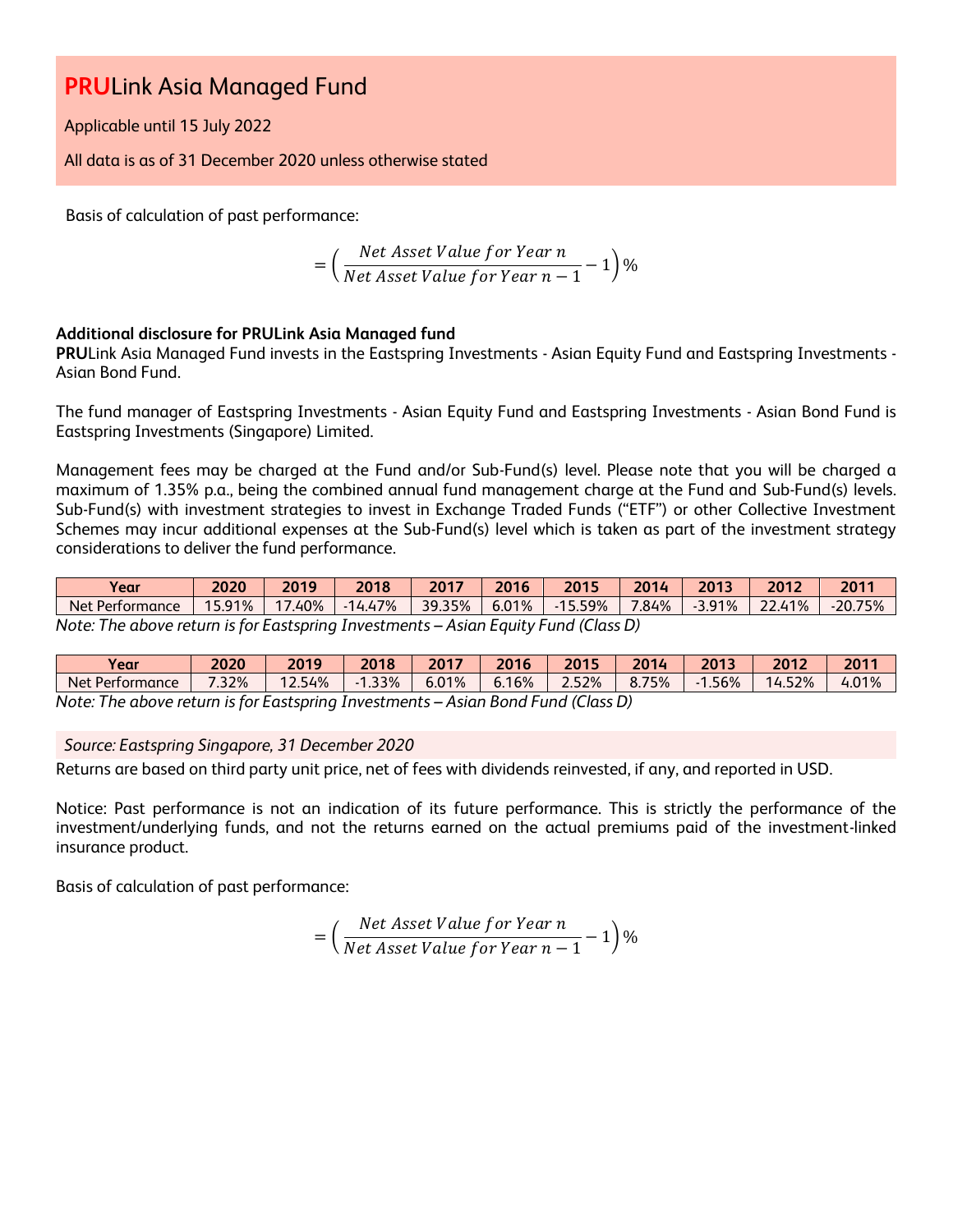Applicable until 15 July 2022

All data is as of 31 December 2020 unless otherwise stated

### **Investment Risks**

The Fund is subjected to investment risks including the possible loss of the principal amount invested. The value of the units may fall as well as rise. In addition, the Fund is subjected to specific risk including and not limiting to:

### **Currency Risk**

The Fund is denominated in MYR, while the Sub-Fund(s) may be denominated in other currencies. The performance of the Fund may be affected by movements in the exchange rate between the MYR and the Sub-Fund(s)'s denominated currency. Where applicable, a currency hedge or a currency hedged class of fund may be used to minimise currency risk.

The Sub-Fund(s) or its Target Fund(s)'s underlying investments may be denominated in their local currency, which may differ from the Sub-Fund(s) or its Target Fund(s)'s currency of denomination. The performance of the Sub-Fund(s) or its Target Fund(s) may be affected by movements in the exchange rate between the local currency of its underlying investments and the Sub- Fund(s) or its Target Fund(s)'s denominated currency.

#### **Derivatives Risk**

Derivatives may potentially be used to hedge against any risk that may be derived from investing in the Sub-Fund(s), such as, but not limited to, currency risk.

The Sub-Fund Manager(s) or its Target Fund Manager(s) may invest in derivatives which will be subject to risks. While the judicious use of derivatives by professional investment managers can be beneficial, derivatives involve risks different from, and, in some cases, greater than, the risks presented by more traditional securities investments. Some of the risks associated with derivatives are market risk, management risk, credit risk, liquidity risk and leverage risk. Investments in derivatives may require the deposit or initial margin and additional margin on short notice if the market moves against the investment positions. If no provision is made for the required margin within the prescribed time, the investment may be liquidated at a loss. Therefore, it is essential that such investments in derivatives are monitored closely.

The Sub-Fund Manager(s) or its Target Fund Manager(s) has the necessary controls for investments in derivatives and have in place systems to monitor the derivative positions for the Sub-Fund(s) or its Target Fund(s). The Sub-Fund Manager(s) or its Target Fund Manager(s) does not intend to use derivatives transactions for speculation or leverage but may use them for efficient portfolio management and/or risk management. Currency risk is simply one of the market risks which the fund will be exposed to and can be hedged using derivatives such as FX forwards/futures. Often the underlying currency risk may be taken on as a result of buying an underlying equity or bond. If the Sub-Fund Manager(s) or its Target Fund Manager(s) does not want to also take the currency risk associated with these underlying assets, the Sub-Fund(s) or its Target Fund(s) may use Forward Foreign Exchange contracts to hedge any currency risk derived from holdings of non-base currency positions. Essentially this use of currency forwards is to hedge currency risk in the Sub-Fund(s) or its Target Fund(s).

#### **Interest Rate & Credit Risk**

Investments in fixed income portfolios will be subject to the usual risks of investing in bonds and other fixed income securities. Bonds and other fixed income securities are subject to interest rate fluctuations and credit risks, such as risk of default by issuers. Investments in fixed income securities are subject to adverse changes in the financial condition of the issuer, or in general economic conditions, or both, or an unanticipated rise in interest rates, which may impair the ability of the issuer to make payments of interest and principal, especially if the issuer is highly leveraged. Such issuer's ability to meet its debt obligations may also be adversely affected by specific projected business forecasts, or the unavailability of additional financing. Also, an economic downturn or an increase in interest rates may increase the potential for default by the issuers of these securities.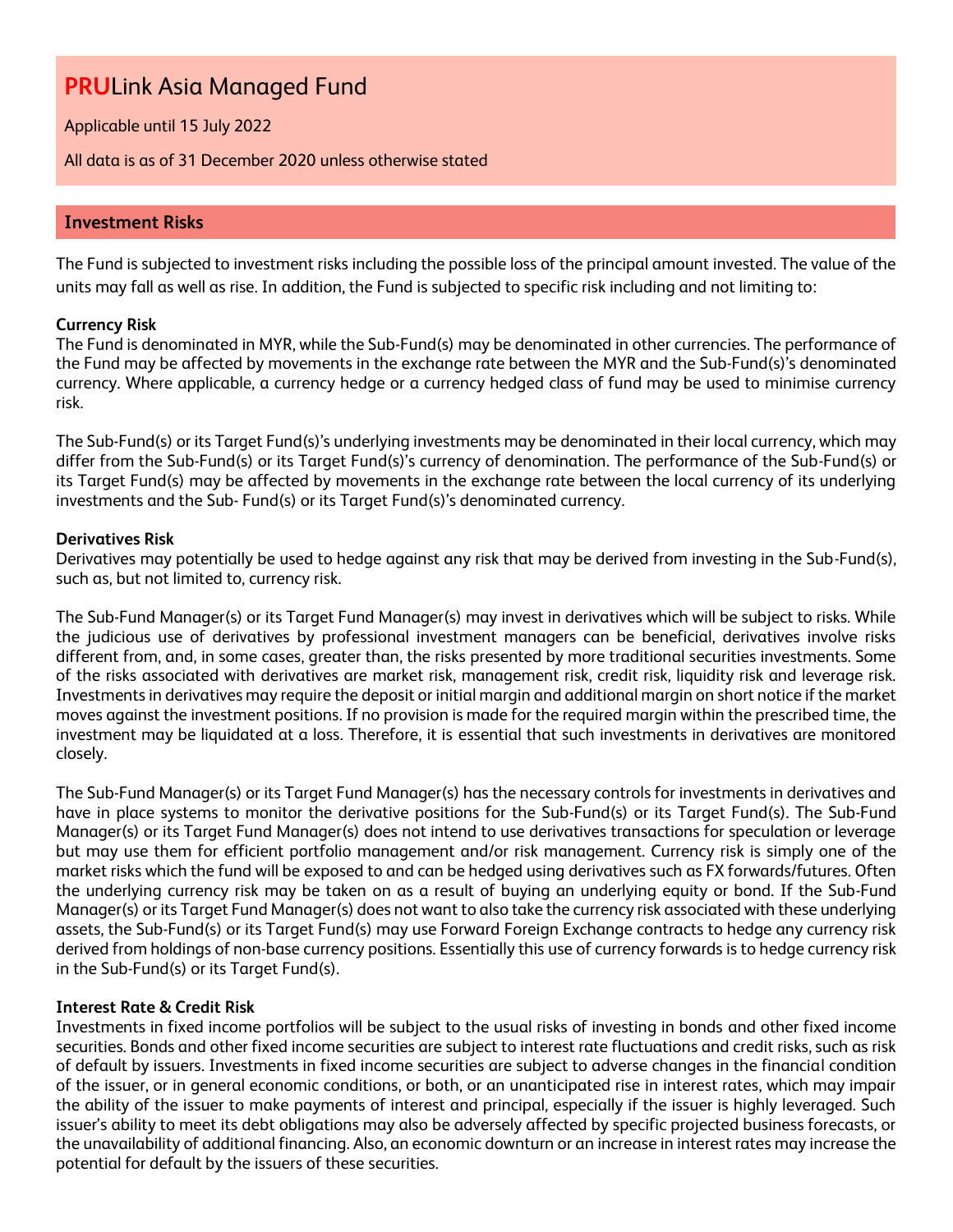### Applicable until 15 July 2022

#### All data is as of 31 December 2020 unless otherwise stated

#### **Portfolio Risk**

The Fund is intended for investors who can accept the risks associated with investing primarily in the securities of the type held in the Fund. Investments in equities will be subject to the risks associated with equity and equity-related securities, including fluctuations in market prices, adverse issuer or market information and the fact that equity and equity related interests are subordinate in the right of payment to other corporate securities, including debt securities. Likewise, investments in fixed income securities will be subjected to the risks associated with debt securities including credit and interest rate risk, and the additional risks associated with high-yield debt securities, loan participations and derivative securities. In addition, investors should be aware of the risks associated with the active management techniques that are expected to be employed by the Fund.

### **Country Risk**

Investments in the Fund may be adversely affected by political instability as well as exchange controls, changes in taxation, foreign investment policies and other restrictions and controls which may be imposed by relevant authorities.

### **Emerging Markets Risk**

The Fund invests in emerging markets which may be subject to higher political risks, regulatory risks and liquidity risks than developed markets. Due to many emerging markets undergoing rapid growth, there is less regulation and there may be less public information about companies listed on such markets as compared to other stock markets. Investors would have to take into consideration that trading volume in emerging markets may be substantially less than in the world's leading stock markets and may have to be conducted at unfavourable prices. Investments in emerging markets are also subject to repatriation risks. Many emerging markets have restricted foreign investment policies although liberalisation continues. Emerging markets may not have fully developed custodian and settlement services and therefore investments in such markets are subject to a greater degree of risk.

#### **Small Companies Risk**

Investment in securities of smaller companies can involve greater risk than that normally associated with larger, more established companies. In particular, smaller companies have limited product lines, markets or financial resources and may be dependent for their management on a limited number of key individuals.

#### **Charges To Capital Risk**

Where the investment objective of a Fund is to treat the generation of income as a higher or equal (in the long term) priority to capital growth, all or part of the fees and charges, net of the attributable tax effect, may be charged against capital instead of against income and may constrain capital growth of the Fund. The above should not be considered to be an exhaustive list of the risks which potential investors should consider before investing into any Fund. Potential investors should be aware that an investment in a Fund may be exposed to other risks of an exceptional nature from time to time.

*The above should not be considered to be an exhausted list of the risks which potential investors should consider before investing in the Fund. Potential investors should be aware that an investment in the Fund may be exposed to other risks of exceptional nature from time to time.*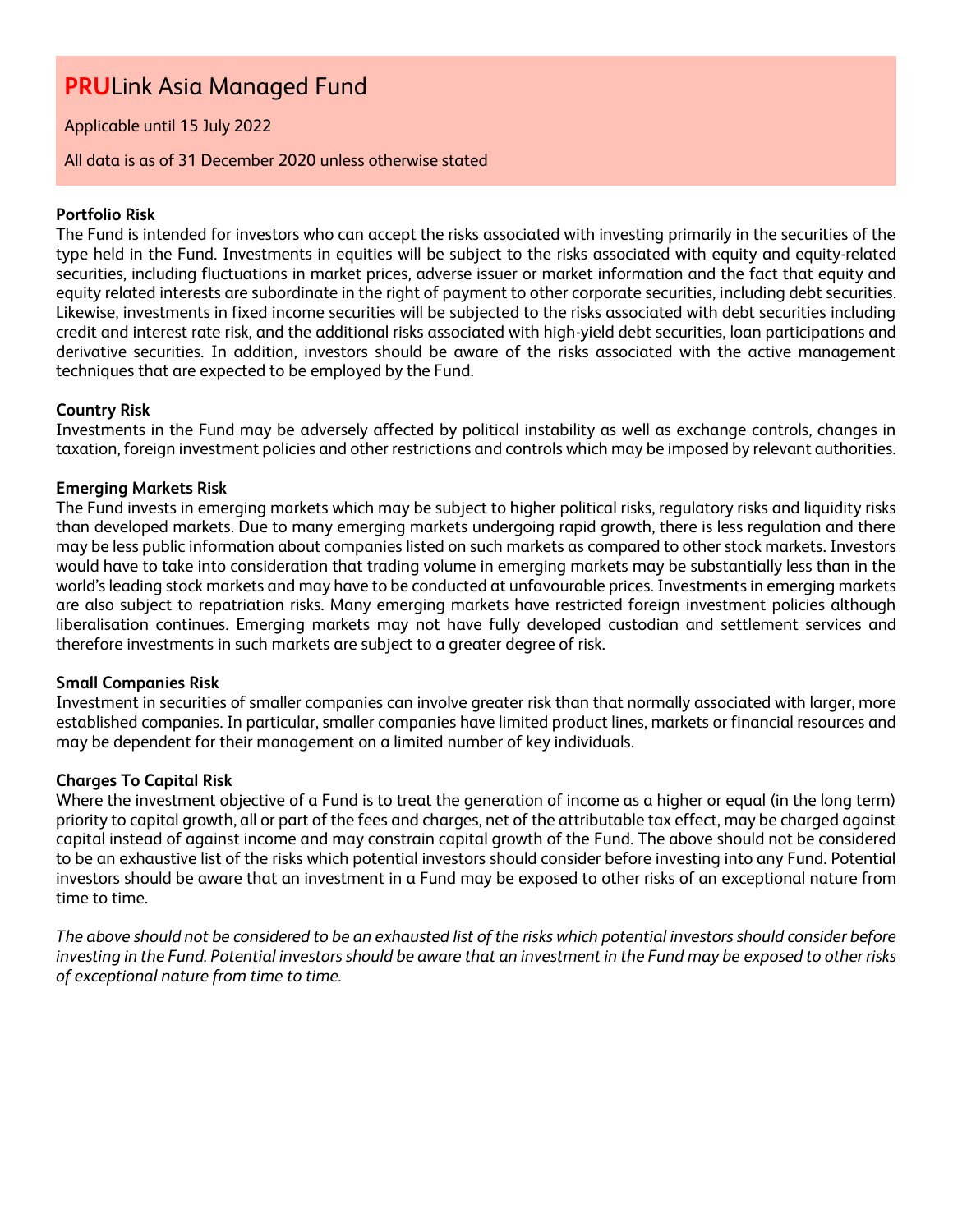Applicable until 15 July 2022

All data is as of 31 December 2020 unless otherwise stated

#### **Risk Management**

The Fund Manager has the following risk management and compliance controls in place to manage the risks:

#### **a) Pre-Trade Compliance**

Where possible, all Financial Derivative Instruments (FDI) activities and exposures are monitored with a pre-trade compliance system across the entire business. Rules and investment guidelines are set up in the system as far as possible allowing potential breaches to be immediately identified before a trade is executed. An escalation process is in place to ensure relevant parties are informed when a potential issue occurs.

#### **b) Portfolio Risk**

The Fund Manager utilises quantitative techniques to determine the suitability of utilising FDIs. The investment team utilises a number of tools to carry our portfolio construction and to conduct risk analysis including risk/return characteristics. The investment team identifies, manages and monitors investment risks with the aim of achieving the objectives of the Sub-Funds.

#### **c) Counterparty Risk**

The Fund Manager has credit risk management and control procedures for assessing, monitoring and limiting credit and counterparty risk across all asset classes and client bases. Reviews of counterparties are performed on a regular basis to assess any changes in credit worthiness and the ability to meet their contractual obligations.

#### **d) Risk Oversight**

In addition, The Fund Manager has an independent investment risk team that works with each investment team to ensure that the necessary risk controls and metrics of the risks are in place. The investment risk team reports to the regional risk committee whose principal role is to ensure that the business units operate within the risk management policies and frameworks laid out.

The Fund Manager will ensure that the risk management and compliance procedures and controls adopted are adequate and that it has the necessary expertise to control and manage the risks relating to the use of FDIs.

The Fund Manager may modify the risk management and compliance procedures and controls adopted from time to time as it deems fit and in the interest of the Sub-Fund.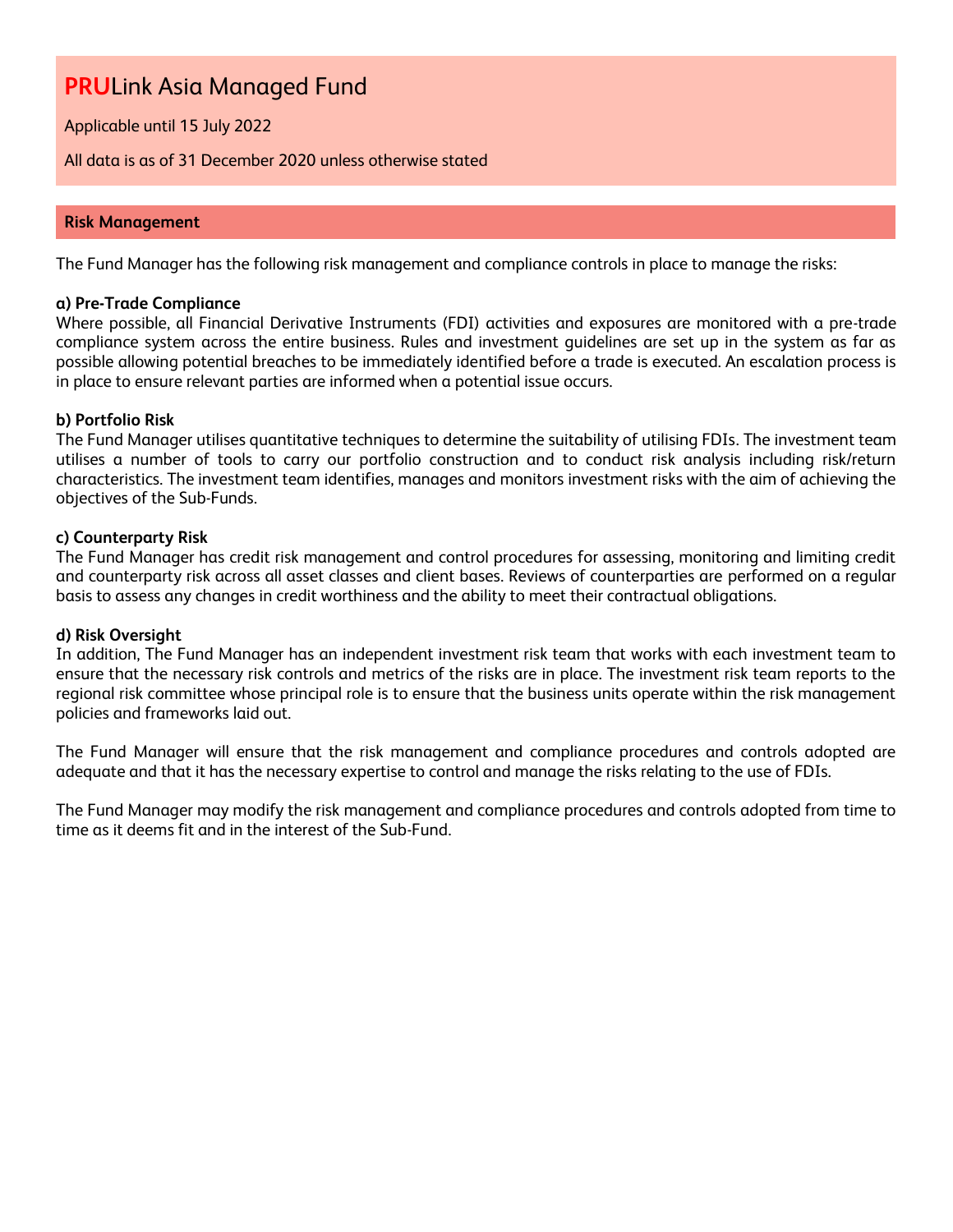Applicable until 15 July 2022

| <b>Other Info</b>                        |                                                                                                                                                                                                                                                                                                                                                                                                                                                                                                                                                                                                                                                                                                                                                                                                                                                                                                                                                                                                                                                                                                                                                                                                                                                                                                                                                                                                                                                       |
|------------------------------------------|-------------------------------------------------------------------------------------------------------------------------------------------------------------------------------------------------------------------------------------------------------------------------------------------------------------------------------------------------------------------------------------------------------------------------------------------------------------------------------------------------------------------------------------------------------------------------------------------------------------------------------------------------------------------------------------------------------------------------------------------------------------------------------------------------------------------------------------------------------------------------------------------------------------------------------------------------------------------------------------------------------------------------------------------------------------------------------------------------------------------------------------------------------------------------------------------------------------------------------------------------------------------------------------------------------------------------------------------------------------------------------------------------------------------------------------------------------|
| • Target Market                          | • Policyholders who seek capital appreciation.<br>• Moderate to high risk tolerance.<br>Medium to long term investment horizon.                                                                                                                                                                                                                                                                                                                                                                                                                                                                                                                                                                                                                                                                                                                                                                                                                                                                                                                                                                                                                                                                                                                                                                                                                                                                                                                       |
| • Basis & Frequency of<br>unit Valuation | • Unit pricing is done daily.<br>• The Unit Price of a particular PRULink Global Fund on any Valuation Date shall be<br>equal to the Fund Value divided by the number of Units in issue on Valuation Date.<br>The Fund Value is the value of all the assets of a particular PRULink Global Fund after<br>the deduction of expenses for managing, acquiring, maintaining and valuing the<br>assets of that fund, tax (if any) or other statutory levy incurred by the Company on<br>investment income or capital gains on the assets of the fund and any accrued or<br>anticipated income.<br>• The Company shall value the various PRULink Global Funds at the close of each<br>business day (Valuation Date). However, as the value of the PRULink Global Funds'<br>investments in various shares, fixed interest securities and money market<br>instruments at the close of a particular Valuation Date will only be known a business<br>day later, the determination by the Company of the Unit Price of a PRULink Global<br>Fund in respect of a particular Valuation Date shall only be conducted and made<br>known to the Assured 2 business days later $(T + 2)$ .<br>To recoup the cost of acquiring and disposing of assets, a transaction cost<br>$\bullet$<br>adjustment may be made to the Fund Value to recover any amount which the fund<br>had already paid or reasonably expects to pay for the creation or cancellation of<br>units. |
| Exceptional<br>circumstances             | The Company shall not be bound to redeem and convert on any Valuation Day more<br>$\bullet$<br>than 10% of any PRULink Global Fund outstanding on such Valuation Day.<br>The Company reserves the right in exceptional circumstances (for example, when<br>$\bullet$<br>there is an unusually high volume of sale of investments within a short period) to<br>defer the switching or withdrawal of Units and the surrender of the Policy for a period<br>not exceeding six (6) months from the date of application.<br>• The Company may suspend unit pricing and policy transaction if any of the<br>exchanges in which the fund is invested is temporarily suspended for trading. In such<br>event, notice for suspension may be published and may be communicated to the<br>Assured upon any request for top-up, switching, redemption or withdrawal to/from<br>any such PRULink Global Fund.<br>The list of exceptional circumstances above are not exhaustive, please refer to your<br>policy document for further details.                                                                                                                                                                                                                                                                                                                                                                                                                      |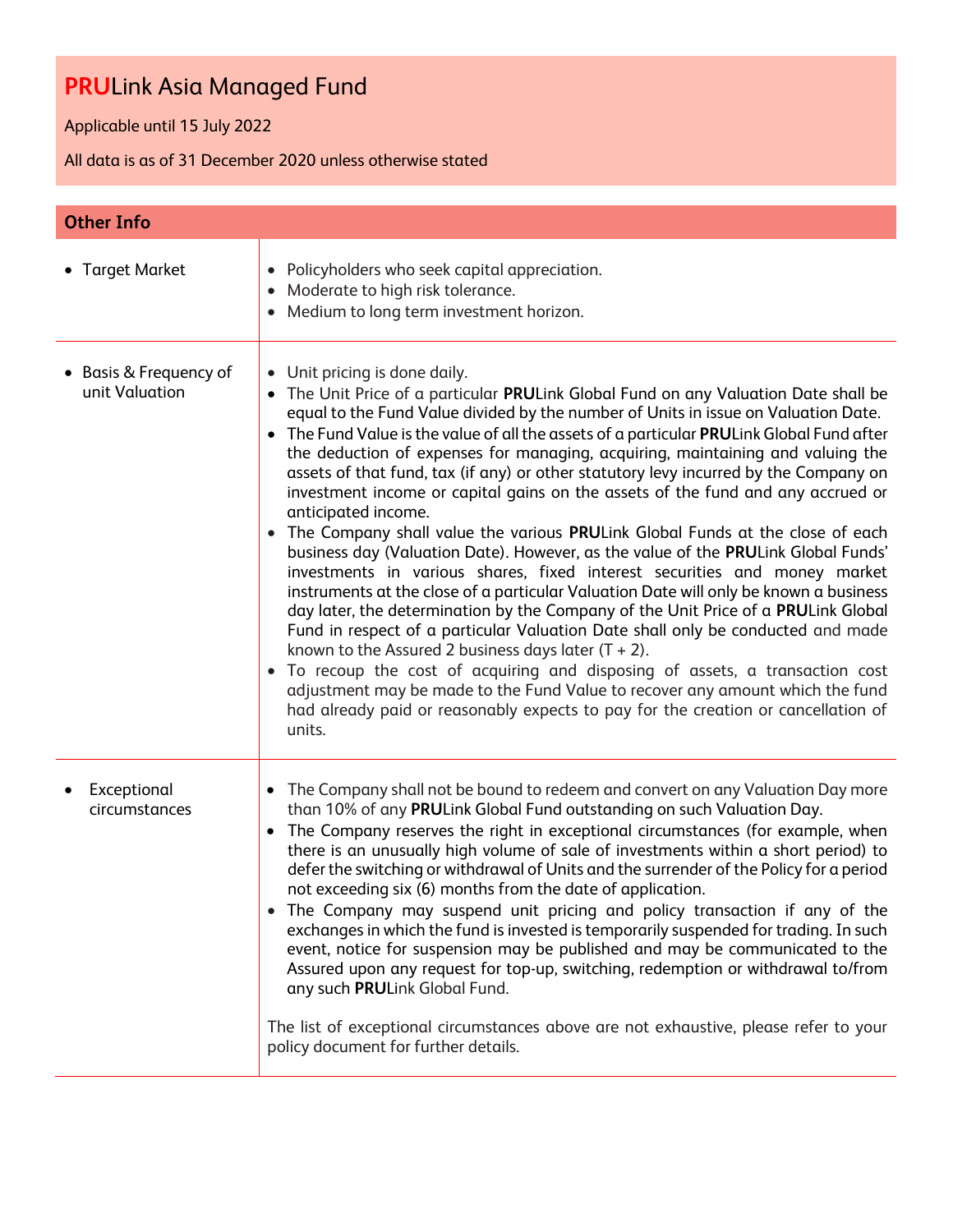Applicable from 16 July 2022 onwards

Other Charge, if any Nil

| <b>Features of Fund</b>                      |                                                                                                                                                                                                                                                                                                                                                                                                                                                                                                                  |
|----------------------------------------------|------------------------------------------------------------------------------------------------------------------------------------------------------------------------------------------------------------------------------------------------------------------------------------------------------------------------------------------------------------------------------------------------------------------------------------------------------------------------------------------------------------------|
| <b>Investment Objective</b>                  | <b>PRULink Asia Managed Fund is an actively managed fund that seeks to maximise</b><br>returns over medium to long term. This is achieved by investing directly in shares,<br>fixed interest securities and money market instruments in the Asia Pacific ex Japan<br>region through any other PRULink Global Funds that may become available in the<br>future or indirectly via sub-funds managed by Eastspring Investments (Singapore)<br>Limited or any other fund manager to be determined from time to time. |
| <b>Investment Strategy &amp;</b><br>Approach | The Fund seeks to invest primarily in investment funds [Target Fund(s)] to achieve<br>the investment objective. The Target Fund(s) will be monitored to assess the<br>performance, processes, styles and positioning. The allocation to, or the Target<br>Fund(s) may change if it is deemed unsuitable to meet the Fund's objectives.<br>Note: Refer to additional disclosure for details of the Target Fund(s).                                                                                                |
| <b>Asset Allocation</b>                      | The Fund will invest between 60% and 80% of the Fund's NAV in equity via Target<br>Fund(s) determined by the Fund Manager.<br>The Fund will also invest between 20% and 40% of the Fund's NAV in fixed income<br>via Target Fund(s) determined by the Fund Manager.<br>The balance of the Fund's NAV will be invested in liquid assets.                                                                                                                                                                          |
| Performance Benchmark                        | The benchmark may vary based on the underlying Target Fund(s). The Fund<br>benchmark is:<br>70% MSCI Asia Ex-Japan Index + 30% JP Morgan Asia Credit Index<br>information on benchmark<br>kindly refer to <b>www.msci.com</b><br>For<br>more<br>and<br>www.jpmorganindices.com/indices/listing                                                                                                                                                                                                                   |
| <b>Fund Manager</b>                          | Eastspring Investments Berhad (531241-U)                                                                                                                                                                                                                                                                                                                                                                                                                                                                         |
| <b>Fees &amp; Charges</b>                    |                                                                                                                                                                                                                                                                                                                                                                                                                                                                                                                  |
|                                              |                                                                                                                                                                                                                                                                                                                                                                                                                                                                                                                  |
| <b>Fund Management Charge</b>                | 1.35% p.a.                                                                                                                                                                                                                                                                                                                                                                                                                                                                                                       |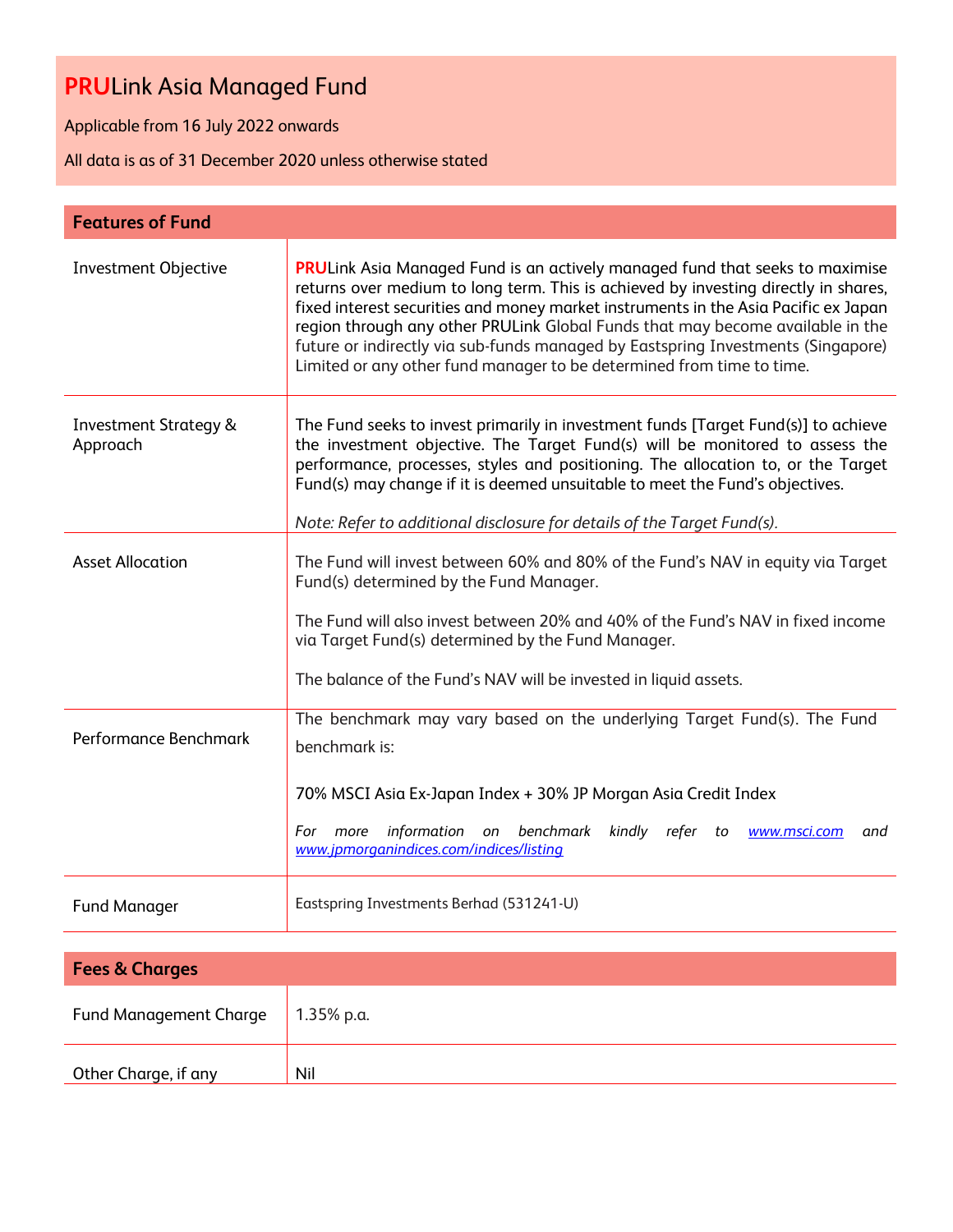Applicable from 16 July 2022 onwards

All data is as of 31 December 2020 unless otherwise stated

### **Fund Performance**



**Notice: The graphs are included for illustrative purposes only. Past performance of the fund is not an indication of its future performance**

| Year | <b>Actual Performance</b><br><b>PRULink Asia Managed Fund</b> | <b>Benchmark</b><br>70% MSCI Asia Ex-Japan Index +<br>30% JP Morgan Asia Credit Index |
|------|---------------------------------------------------------------|---------------------------------------------------------------------------------------|
| 2011 | $-11.88%$                                                     | $-8.36%$                                                                              |
| 2012 | 13.39%                                                        | 16.14%                                                                                |
| 2013 | 2.49%                                                         | 9.27%                                                                                 |
| 2014 | 12.39%                                                        | 13.22%                                                                                |
| 2015 | 6.67%                                                         | 16.25%                                                                                |
| 2016 | 8.20%                                                         | 10.79%                                                                                |
| 2017 | 15.58%                                                        | 17.40%                                                                                |
| 2018 | $-9.64%$                                                      | $-8.16%$                                                                              |
| 2019 | 12.59%                                                        | 15.10%                                                                                |
| 2020 | 9.44%                                                         | 17.71%                                                                                |

# *Sources: Lipper IM and Bloomberg, 31 December 2020*

Notice: Past performance is not an indication of its future performance. This is strictly the performance of the investment/underlying funds, and not the returns earned on the actual premiums paid of the investment-linked insurance product.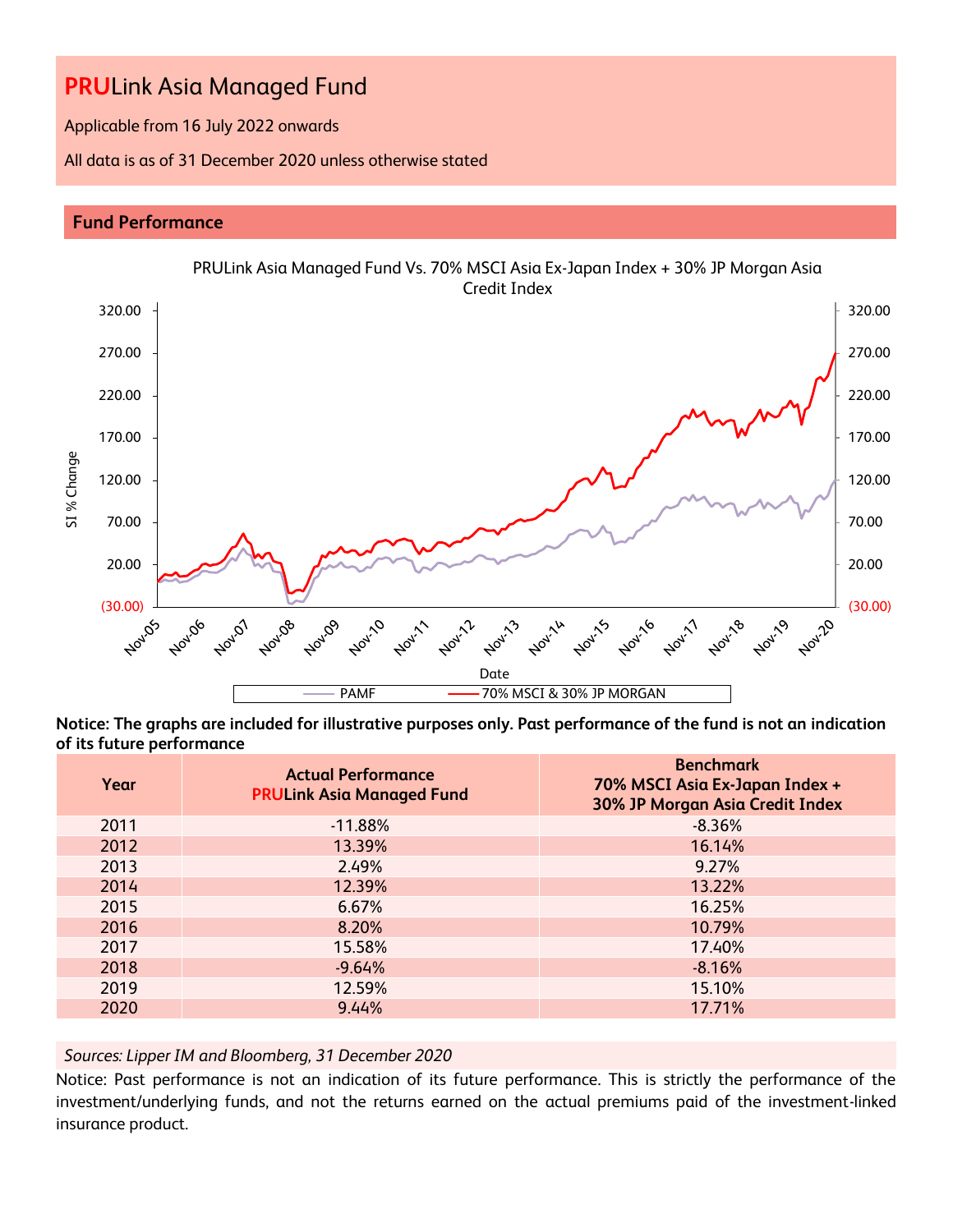Applicable from 16 July 2022 onwards

All data is as of 31 December 2020 unless otherwise stated

Basis of calculation of past performance:

$$
= \left(\frac{Net\text{ Asset Value for Year }n}{Net\text{ Asset Value for Year }n-1}-1\right)\%
$$

# **Additional disclosure for PRULink Asia Managed Fund**

Since the launch of the Fund to 15 July 2022, PRULink Asia Managed Fund has invested into Target Funds called Eastspring Investments – Asian Equity Fund and Eastspring Investments - Asian Bond Fund managed by Eastspring Investments (Singapore) Limited.

Effective from 16 July 2022, the Fund's investments will be reallocated into the Eastspring Investments Asia Pacific ex-Japan Target Return Fund ["Target Fund"] which is managed by Eastspring Investments Berhad, JPMorgan Funds - Asia Growth Fund A (acc) - USD ["Target Fund"] which is managed by JP Morgan Asset Management (Asia Pacific) Limited and Eastspring Investments - Asian Bond Fund ["Target Fund"] managed by Eastspring Investments (Singapore) Limited.

Eastspring Investments Asia Pacific ex-Japan Target Return Fund ["Target Fund"] aims to provide capital appreciation by investing at least 75% of its total assets in equities and equity-related securities, such as ADRs, rights issues and warrants, which are domiciled in, listed in, and/or have significant operations in the Asia Pacific ex-Japan region. The Target Fund's investments may also include liquid assets up to 25% of its total assets.

The fund performance for the underlying Eastspring Investments Asia Pacific ex-Japan Target Return Fund as at 31 December 2020 is as follows:

| Year        | 2020   | 2019   | 2018                     | 2017   | 2016  | 2015  | 2014                 |
|-------------|--------|--------|--------------------------|--------|-------|-------|----------------------|
| <b>Net</b>  | 26.94% | 20.04% | $\overline{\phantom{0}}$ | 18.84% | -     | 8.24% | $0.4\%$ <sup>*</sup> |
| Performance |        |        | 15.61%                   |        | 1.78% |       |                      |

\*Fund Performance is from fund launch date until year end of the same year (non-annualised return).

*Source: Lipper IM and Bloomberg as at 31 December 2020*

JPMorgan Funds - Asia Growth Fund A (acc) - USD ["Target Fund"] aims to provide long term capital growth by investing at least 67% of its total assets in a portfolio of growth biased equities of companies that are domiciled, or carrying out the main part of their economic activity, in an Asian country (excluding Japan), including emerging markets. The Target Fund will invest in approximately 40-60 companies and may invest in small capitalisation companies. The Target Fund may be concentrated in a limited number of securities, sectors or markets from time to time.

The Target Fund may invest in China A-Shares through the China-Hong Kong Stock Connect Programmes.

The fund performance for the underlying JPMorgan Funds - Asia Growth Fund A (acc) - USD as at 31 December 2020 is as follows:

| Year                      | 2020  | 2019  | 2018     | 2017  | 2016      | 2015    | 2014    | 2013 | 2012  | 2011     |
|---------------------------|-------|-------|----------|-------|-----------|---------|---------|------|-------|----------|
| <b>Net</b><br>Performance | 34.3% | 26.3% | $-12.5%$ | 48.2% | 1.2%<br>4 | $-8.9%$ | $-2.5%$ | 8.2% | 19.8% | $-20.8%$ |

*Note: The above return is for the Target Fund which is denominated in USD.* 

*Source: J.P.Morgan Asset Management as at 31 December 2020*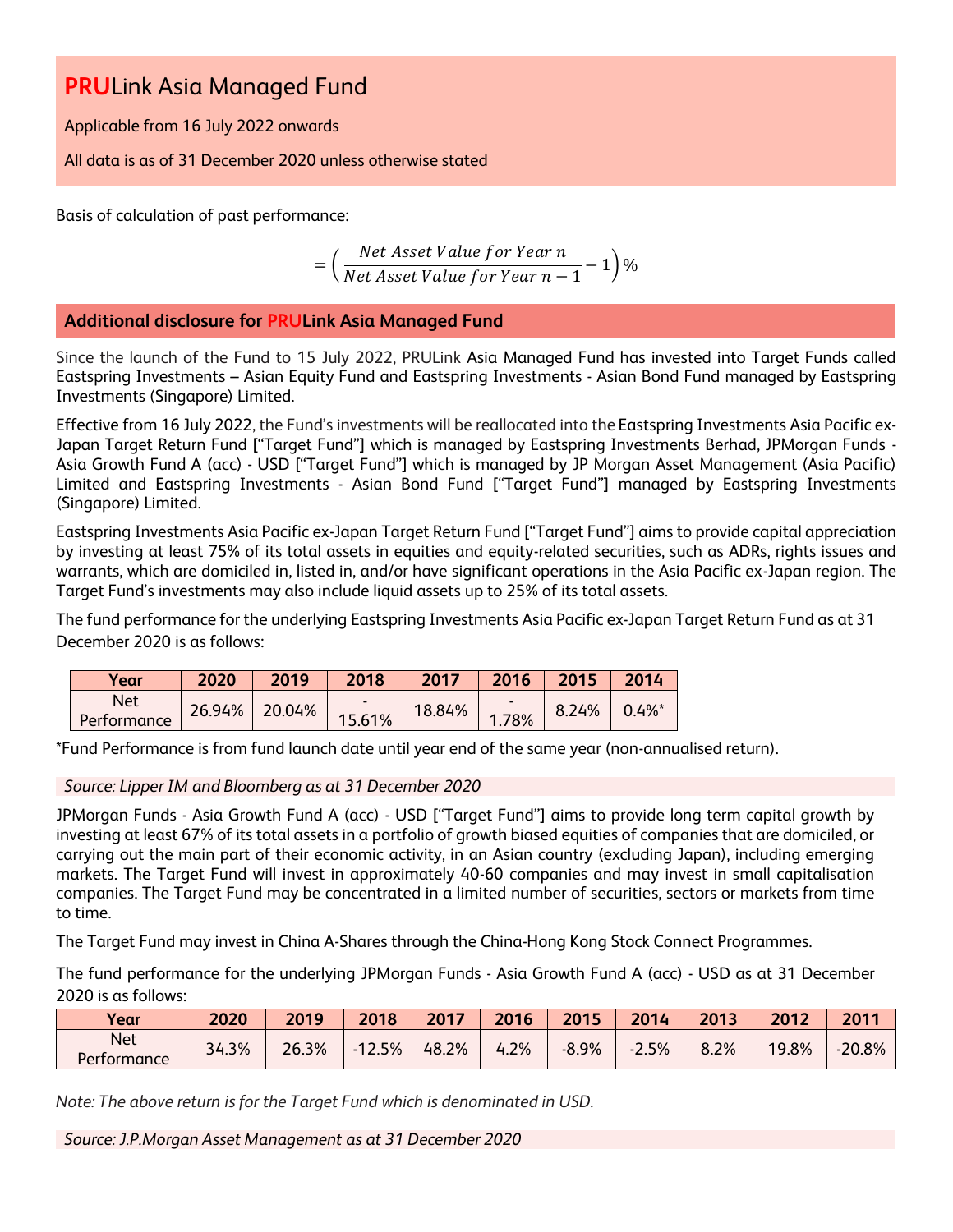Applicable from 16 July 2022 onwards

### All data is as of 31 December 2020 unless otherwise stated

Eastspring Investments - Asian Bond Fund ["Target Fund"] aims to maximize total returns through investing primarily in fixed income / debt securities that are rated as well as unrated, issued by Asian entities or their subsidiaries. This Target Fund's portfolio primarily consists of securities denominated in US dollars as well as the various Asian currencies.

The fund performance for the underlying Eastspring Investments - Asian Bond Fund as at 31 December 2020 is as follows:

| Year                      | 2020  | 2019  | 2018     | 2017  | 2016  | 2015  | 2014        | 2013 | 2012   | 2011  |
|---------------------------|-------|-------|----------|-------|-------|-------|-------------|------|--------|-------|
| <b>Net</b><br>Performance | 7.32% | 2.54% | $-1.33%$ | 6.01% | 6.16% | 2.52% | 75%<br>8.7. | .56% | 14.52% | 4.01% |

*Note: The above return is for the Target Fund which is denominated in USD (Class D).* 

### *Source: Lipper IM and Bloomberg as at 31 December 2020*

Management fees may be charged at the Fund and/or Target Fund(s) level. Please note that you will be charged a maximum of 1.35% p.a., being the combined annual fund management charge at the Fund and Target Fund(s) levels.

Target Fund(s) with investment strategies to invest in Exchange Traded Funds ("ETF") or other Collective Investment Schemes may incur additional expenses at the Target Fund(s) level which is taken as part of the investment strategy considerations to deliver the fund performance.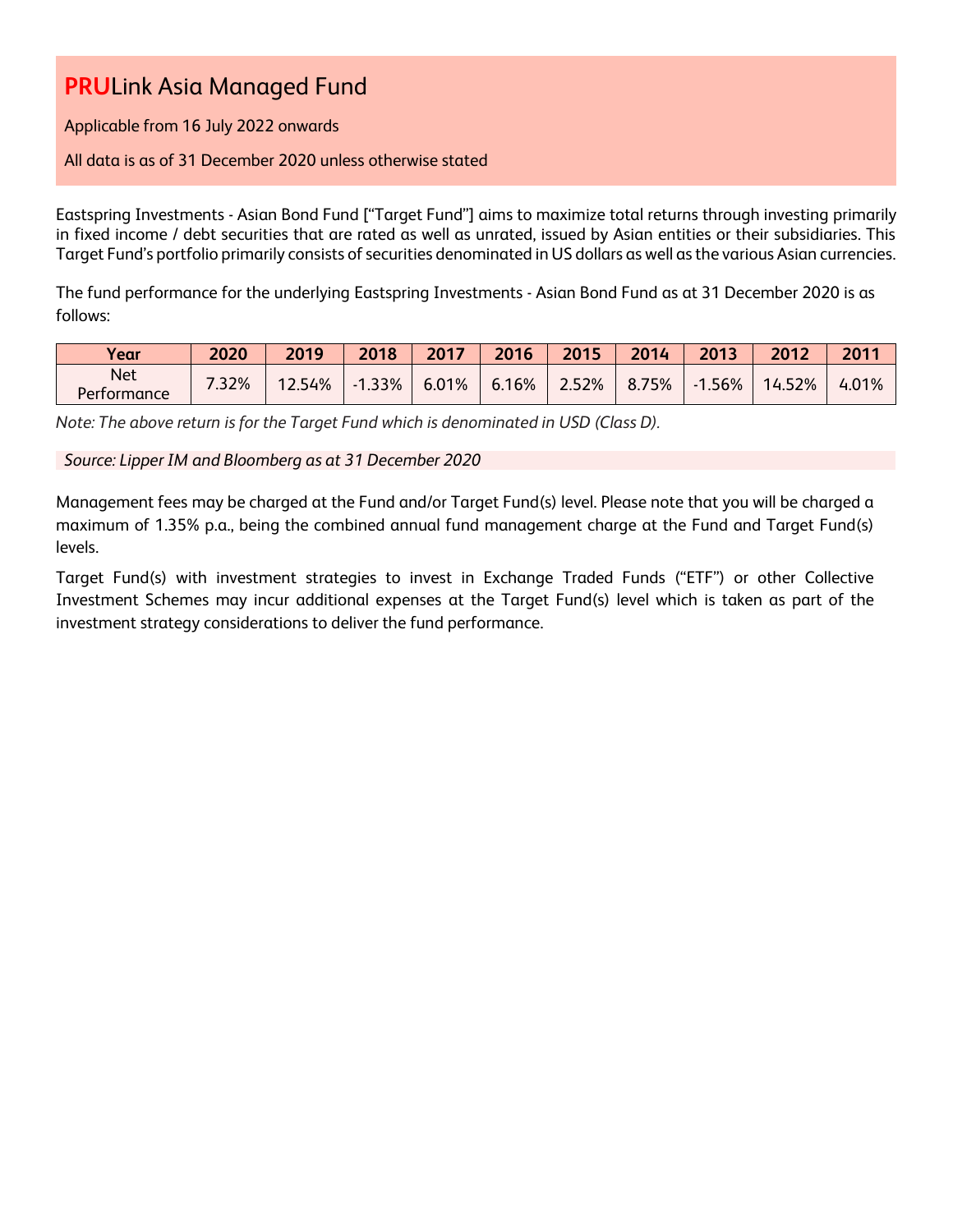Applicable from 16 July 2022 onwards

### All data is as of 31 December 2020 unless otherwise stated

# **Investment Risks for PRULink Asia Managed Fund**

The Fund is subjected to investment risks including the possible loss of the principal amount invested. The value of the units may fall as well as rise. In addition, the Fund is subjected to specific risk including and not limiting to:

### **General Risks when Investing in the Fund**

### **Market Risk**

Market risk refers to potential losses that may arise from adverse changes in the market conditions. Market conditions are generally, affected by, amongst others, economic and political stability. If the market which the Fund invests in suffers a downturn or instability due to adverse economic or political conditions, this may adversely impact the market prices of the investments of the Fund.

### **Liquidity Risk**

Liquidity risk refers to two scenarios. The first scenario is where an investment cannot be sold due to unavailability of a buyer for that investment. The second scenario is where the investment is thinly traded. Should the investments in the Target Fund(s) be thinly traded, this may cause the Fund to dispose the investment at an unfavorable price in the market and may adversely affect investor's investment. This risk may be mitigated through stringent security selection process.

### **Inflation Risk**

This refers to the likelihood that an investor's investments do not keep pace with inflation, thus, resulting in the investor's decreasing purchasing power even though the investment in monetary terms may have increased.

#### **Interest Rate Risk**

Interest rate risk is a general risk affecting conventional funds. This is so even though conventional funds only invest in investments that are in accordance with the mandate. The reason for this is because a high level of interest rates will inevitably affect corporate profits and this will have an impact on the value of both equity and debt securities. This risk is crucial in a bond fund since a bond portfolio management depends on forecasting interest rate movements. Prices of bonds move inversely to interest rate movements therefore as interest rates rise, the prices of bond decrease and vice versa. Furthermore, bonds with longer maturity and lower profit rates are more susceptible to interest rate movements.

# **Credit / Default Risk**

Bonds are subject to credit / default risk in the event that the issuer of the instrument is faced with financial difficulties, which may decrease their credit worthiness. This in turn may lead to a default in the payment of principal and interest.

#### **Risk of Non-Compliance**

This risk arises from non-compliance with laws, rules and regulations, prescribed practices and the management company's internal policies and procedures, for example, due to oversight by the management company. Such noncompliance may force the management company to sell down securities of the Fund at a loss to rectify the noncompliance and in turn may adversely affect the value of investors' investment in the Fund. To mitigate this risk, the Fund Manager has put in place internal controls to ensure its continuous compliance with laws, rules and regulations, prescribed practices and the Fund Manager's internal policies and procedures.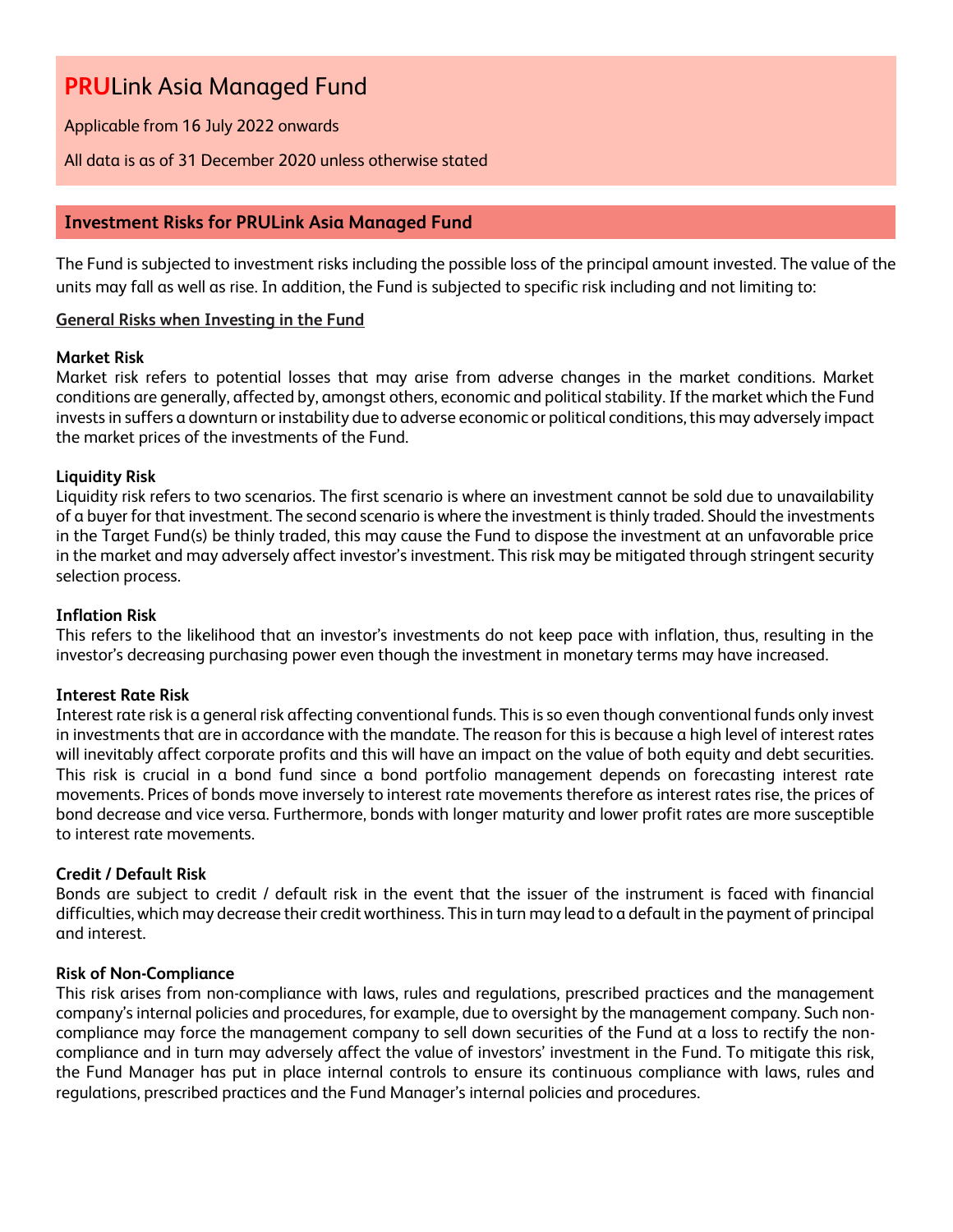### Applicable from 16 July 2022 onwards

#### All data is as of 31 December 2020 unless otherwise stated

#### **Concentration Risk**

This is the risk of a fund focusing a greater portion of its assets in a smaller selection of investments. The fall in price of a particular equity and / or fixed income investment will have a greater impact on the funds and thus greater losses. This risk may be minimized by the manager conducting even more rigorous fundamental analysis before investing in each security.

#### **Management Company Risk**

The performance of the Fund depends on the experience, expertise and knowledge of the management company. Should there be lack of any of the above qualities by the management company, it may adversely affect the performance of the Fund.

#### **Currency Risk**

The Fund is denominated in MYR, while the Target Fund(s) may be denominated in other currencies. The performance of the Fund may be affected by movements in the exchange rate between the MYR and the Target Fund(s)'s denominated currency. Where applicable, a currency hedge or a currency hedged class of fund may be used to minimise currency risk.

#### **Derivatives Risk**

Derivatives may potentially be used to hedge against any risk that may be derived from investing in the Target Fund(s), such as, but not limited to, currency risk.

#### **Portfolio Risk**

The Fund is intended for investors who can accept the risks associated with investing primarily in the securities of the type held in the Fund. Investments in equities will be subject to the risks associated with equity and equityrelated securities, including fluctuations in market prices, adverse issuer or market information and the fact that equity and equity-related interests are subordinate in the right of payment to other corporate securities, including debt securities. Likewise, investments in fixed income securities will be subjected to the risks associated with debt securities including credit and interest rate risk, and the additional risks associated with high-yield debt securities, loan participations and derivative securities. In addition, investors should be aware of the risks associated with the active management techniques that are expected to be employed by the Fund.

### **Specific Risks when Investing in the Target Fund(s) or its Sub-Fund(s) (collectively to be known as "Target Fund(s)")**

#### **Security Risk**

Adverse price movements of a particular security invested by the Target Fund(s) may adversely affect the Target Fund(s)'s net asset value. The Target Fund Manager(s) strives to mitigate the impact of a particular security risk through portfolio diversification, which will help spread the element of risk.

# **Fund Management of Target Fund(s) Risk**

While the Fund Manager will exercise due skill and care in selecting the Target Fund(s), it does not have control over the management of the Target Fund(s) and there is no guarantee that the investment objectives will be met. This may result in policyholders suffering losses in their investments in the Target Fund(s).

The Target Fund(s) may change its objectives and become inconsistent with the objective of the Fund. In such instances, the Fund Manager will replace the Target Fund(s) with another collective investment scheme which the Fund Manager considers to be more appropriate in meeting the objective of the Fund.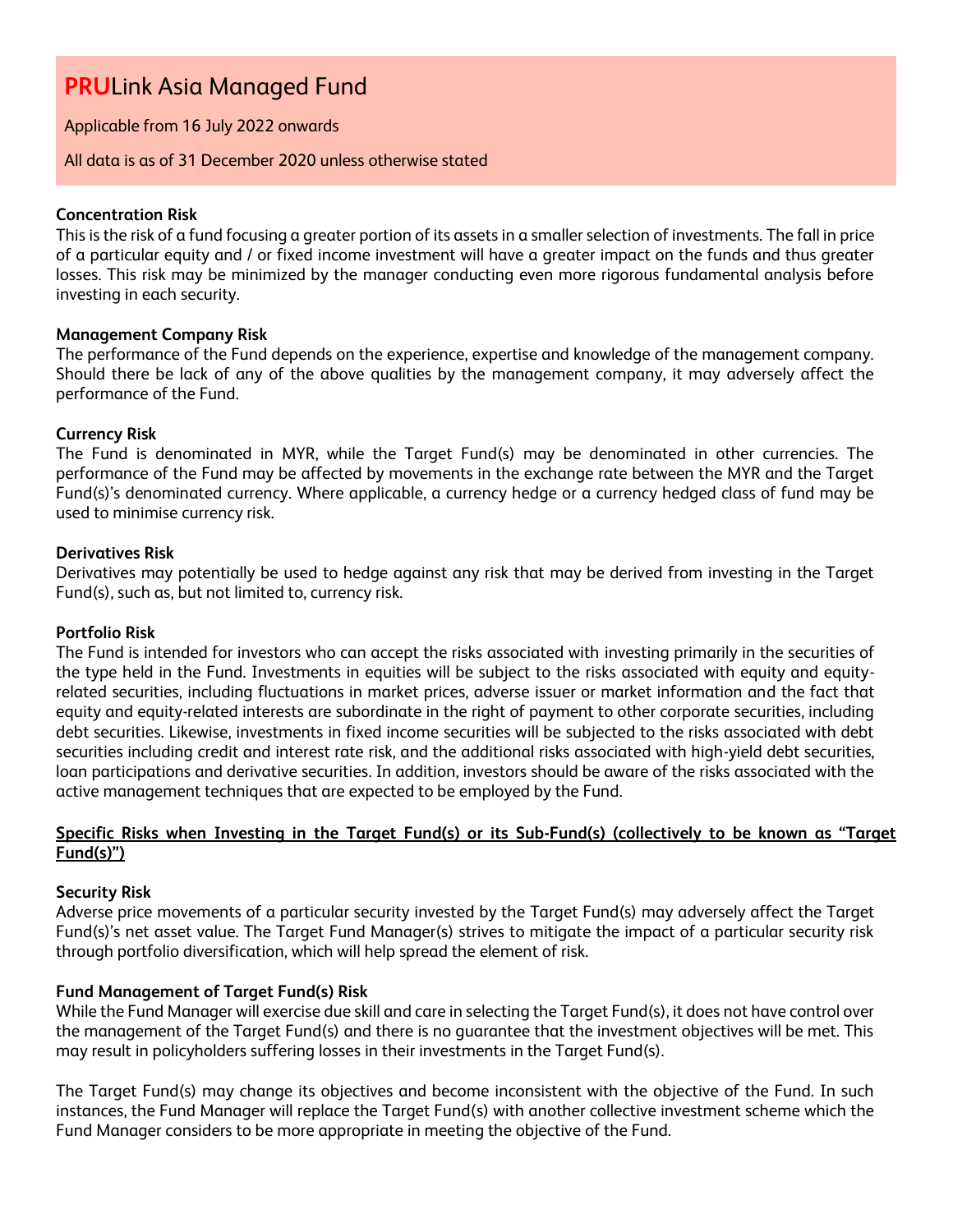Applicable from 16 July 2022 onwards

#### All data is as of 31 December 2020 unless otherwise stated

### **Errors in Calculation of the Net Asset Value of the Target Fund(s)'s Risk**

There is a possibility there are errors in calculation of the net asset value of the Target Fund(s). In the event such errors occur, the net asset value of the Target Fund(s) will be affected hence, the Target Fund(s) will comply with the rules set forth in the relevant regulatory provisions applicable to the Target Fund(s). Compensation, if any, paid by the Target Fund(s) (subject to the laws of the jurisdiction in which such Target Fund(s) is domiciled), will be credited to the Fund as and when compensation is received.

In view of the foregoing, policyholders must be aware that there are circumstances where neither the Target Fund(s) nor the Fund Manager will be bound to compensate final beneficial owners.

#### **Liquidity Risk**

Liquidity risk here refers to two scenarios. The first scenario is where the allocated liquidity of the Target Fund(s) is insufficient to meet redemption needs. The second scenario is where the Target Fund(s) is thinly traded. Should the investments in the Target Fund(s) be thinly traded, this may cause the Target Fund(s) to dispose the investment at an unfavorable price in the market and may adversely affect investors' investment. This risk may be mitigated through stringent security selection process.

### **Concentration Risk**

Target Fund may invest a large portion of its assets in a limited number of securities, issuers, industries, sectors, or within a limited geographical area which likely to result in more volatility and carry a greater risk of loss than a Fund that invests more broadly. When the Target Fund is concentrated in a particular country, region, or sector, its performance will be more strongly affected by any political, economic, environmental or market conditions within that area or affecting that economic sector.

# **Countries or Foreign Securities Risk**

This risk is associated with investments in securities listed or domiciled in countries other than the country of domicile. Any changes in the economic fundamentals, social and political stability, uncertainty or changes in countries' official currencies, currency movements and foreign investments policies in these countries may increase the volatility in asset values, liquidity and default risk which may have an impact on the prices of the securities that the Target Fund(s) invests in and consequently may affect the net asset value of the Target Fund(s). Investments in certain markets may be restricted or controlled. In some countries, direct investments in securities may be prohibited and restricted due to regulatory requirements. These limitations may increase transaction costs and adversely affect a security's liquidity and the price in connection with the security. The Target Fund Manager(s) will monitor and observe the developments in these countries where assets of the Target Fund(s) are allocated. In addition, the Target Fund Manager(s) will also employ a systematic investment process, which includes regular review, to manage and mitigate this risk.

# **Specific Sectors Risk**

Where investment is made in one or in a limited number of market sectors, Target Funds may be more volatile than other more diversified Funds. The companies within these sectors may have limited product lines, markets, or financial resources, or may depend on a limited management group. Such Target Fund may also be subject to rapid cyclical changes in investor activity and / or the supply of and demand for specific products and services. As a result, a stock market or economic downturn in the relevant specific sector or sectors would have a larger impact on the Target Fund that concentrates its investments in that sector or sectors than on a more diversified Fund. There may also be special risk factors associated with individual sectors.

# **Currency Risk**

The Target Fund(s)'s underlying investments may be denominated in their local currency, which may differ from the Target Fund(s)'s currency of denomination. The performance of the Target Fund(s) may be affected by movements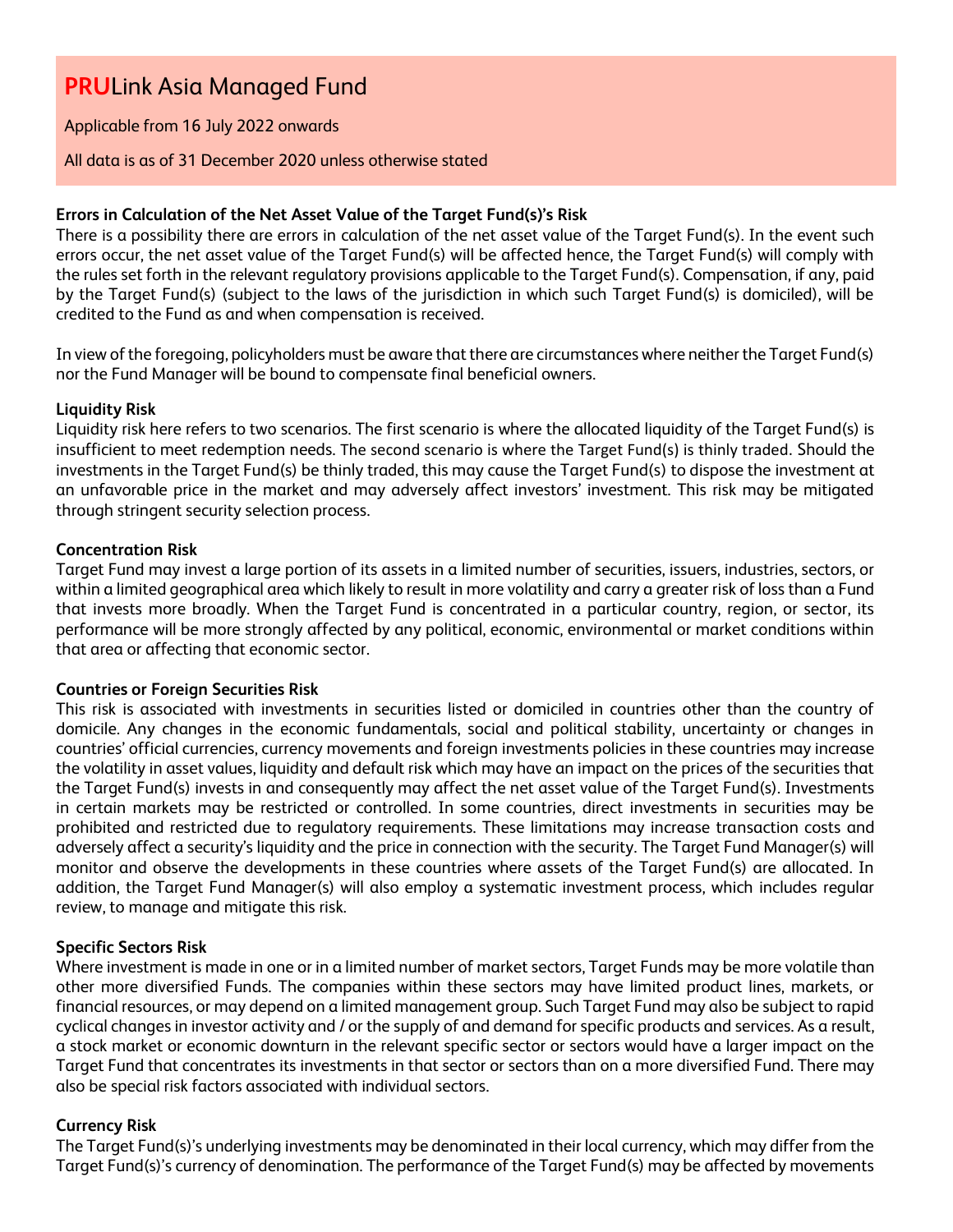Applicable from 16 July 2022 onwards

All data is as of 31 December 2020 unless otherwise stated

in the exchange rate between the local currency of its underlying investments and the Target Fund(s)'s denominated currency.

### **Charges to Capital Risk**

The Target Fund(s)'s charges and expenses are taken from the capital, in whole or in part, resulting in possible constraint of capital growth.

### **Restrictions on Foreign Investment**

Some countries prohibit or impose substantial restrictions on investments by foreign entities. There may also be instances where a purchase order subsequently fails because the permissible allocation to foreign investors has been filled, depriving the Target Fund(s) of the ability to make its desired investment at the time.

### **Derivatives Risk**

The Target Fund Manager(s) may invest in derivatives which will be subject to risks. While the judicious use of derivatives by professional investment managers can be beneficial, derivatives involve risks different from, and, in some cases, greater than, the risks presented by more traditional securities investments. Some of the risks associated with derivatives are market risk, management risk, credit risk, liquidity risk and leverage risk. Investments in derivatives may require the deposit or initial margin and additional margin on short notice if the market moves against the investment positions. If no provision is made for the required margin within the prescribed time, the investment may be liquidated at a loss. Therefore, it is essential that such investments in derivatives are monitored closely.

The Target Fund Manager(s) has the necessary controls for investments in derivatives and have in place systems to monitor the derivative positions for the Target Fund(s). The Target Fund Manager(s) does not intend to use derivatives transactions for speculation or leverage but may use them for efficient portfolio management and/or risk management. Currency risk is simply one of the market risks which the fund will be exposed to and can be hedged using derivatives such as FX forwards/futures. Often the underlying currency risk may be taken on as a result of buying an underlying equity or bond. If the Target Fund Manager(s) does not want to also take the currency risk associated with these underlying assets, the Target Fund(s) may use Forward Foreign Exchange contracts to hedge any currency risk derived from holdings of non-base currency positions. Essentially this use of currency forwards is to hedge currency risk in the Target Fund(s).

# **Risks Associated with Investments via Stock Connect**

The relevant rules and regulations on Stock Connect are subject to change which may have potential retrospective effect. The Stock Connect is subject to quota limitations. Where a suspension in the trading through the programme is effected, the Target Fund's ability to invest in China A Shares or access the PRC market through the programme will be adversely affected. In such event, the Target Fund's ability to achieve its investment objective could be negatively affected.

*The above should not be considered to be an exhausted list of the risks which potential investors should consider before investing in the Fund. Potential investors should be aware that an investment in the Fund may be exposed to other risks of exceptional nature from time to time.*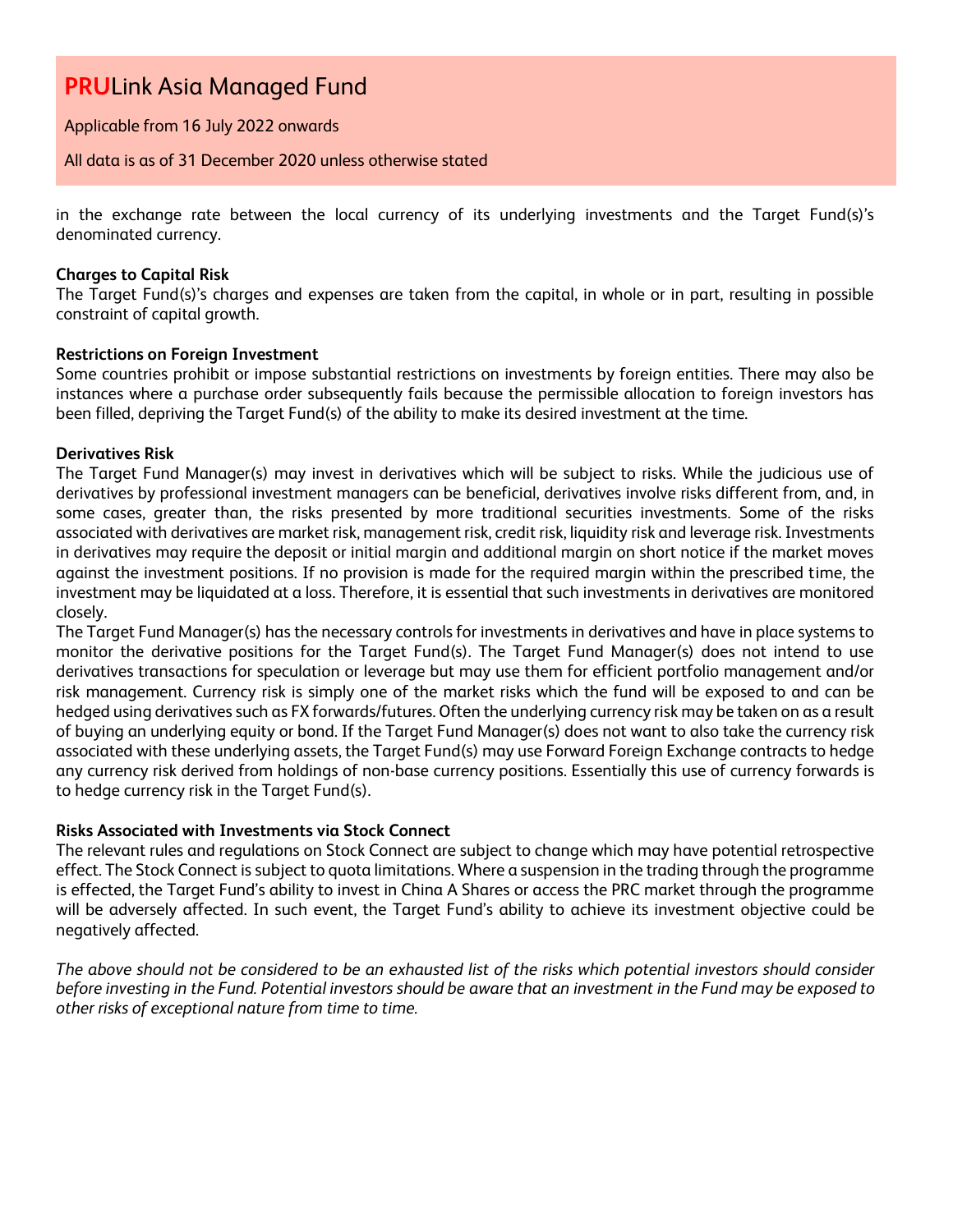Applicable from 16 July 2022 onwards

All data is as of 31 December 2020 unless otherwise stated

### **Risk Management**

#### **Forecasting Risk**

Potential risks are taken into consideration in the process of sector allocation and stock selection based on analysis on various key factors such as economic conditions, liquidity, qualitative and quantitative aspects of the securities.

#### **System Control**

Risk parameters are set internally for each fund, depending on client's risk profile. These risk parameters include limits of issuer bet, group issuer, sector rating and issue size of the securities held in the portfolio.

A front-end office system is in place to monitor portfolio risks, serving as an auto filter for any limitations or breaches.